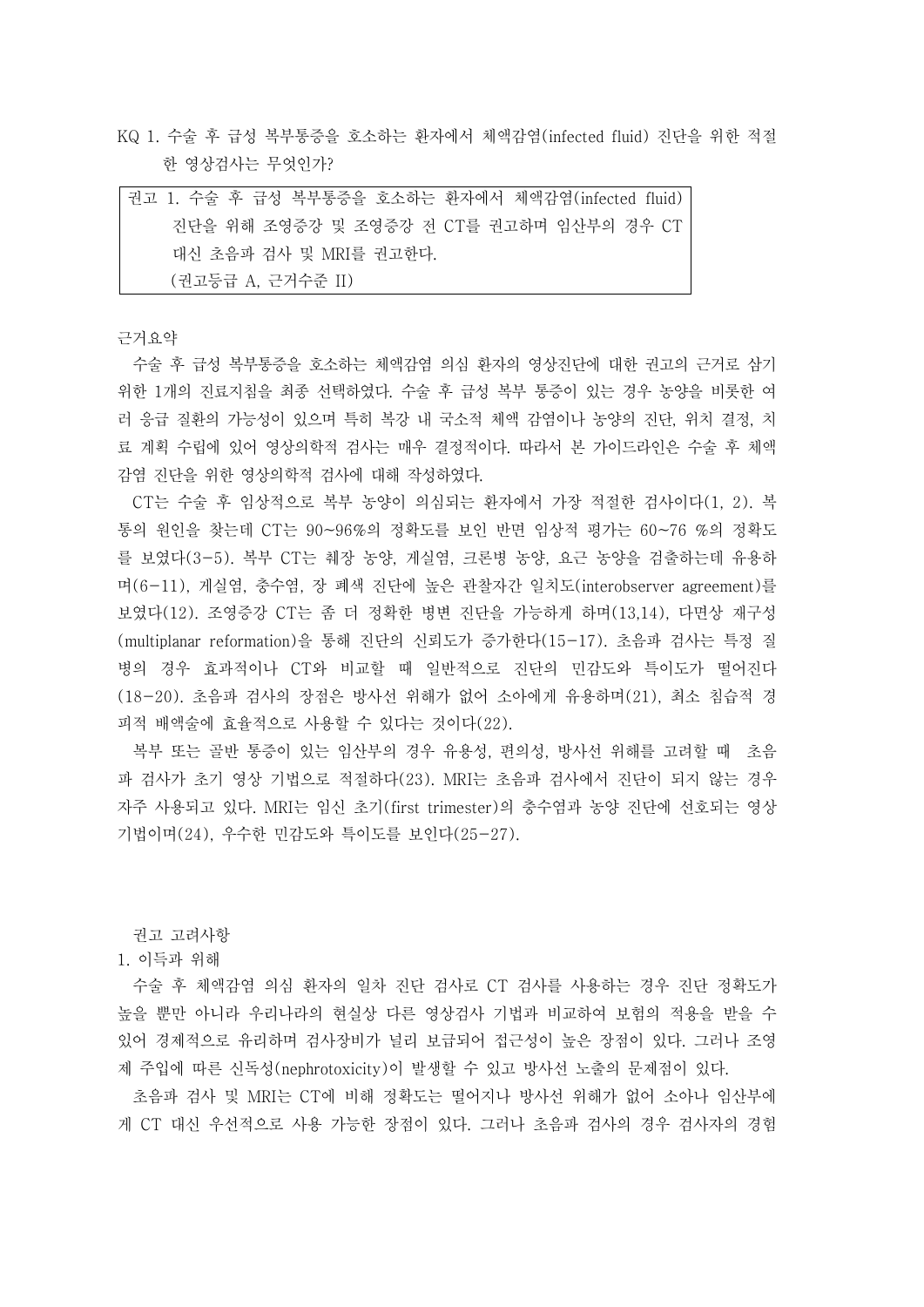과 환자 조건(비만도)에 의해 진단 정확도가 낮을 수 있으며 MRI의 경우 심장 박동조율기 (cardiac pacemaker), 이식형 제세동기(implantable cardioverter defibrillator), 신경자극장치 (neurostimulator), 인공 와우(cochlear implant) 등의 금속물질이 이식된 환자에서 검사에 제 한이 있을 수 있고 심한 신부전 환자에서 조영제 사용이 제한될 수 있으며 검사 비용이 상대적 으로 비싸다는 단점이 있다.

2. 국내 수용성과 적용성(Acceptability and Applicability)

진료지침의 국내 수용성과 적용성은 평가결과 큰 무리가 없는 것으로 판단되었다. 수용성과 적용성 평가표는 부록에 제시한다.

3. 검사별 방사선량

조영증강 및 조영증강 전 CT AAAA 초음파 검사 0 MRI 0

## 참고문헌

- 1. Porter JA, Loughry CW, Cook AJ, Use of the Computerized Tomographic Scan in the Diagnosis and Treatment of Abscesses. Am J Surg. 1985;150(2):257-62.
- 2. Antevil JL, Egan JC, Woodbury RO, Rivera L, Oreilly EB, Brown CV, Abdominal Computed Tom ography for Postoperative Abscess: Is It Useful During the First Week? J Gastrointest Surg. 200  $6;10(6):901-5.$
- 3. MacKersie AB, Lane MJ, Gerhardt RT, et al. Nontraumatic Acute Abdominal Pain: Unenhanced Helical CT Compared with Three-View Acute Abdominal Series. Radiology 2005;237(1):114-22.
- 4. Siewert B, Raptopoulos V, Mueller MF, Rosen MP, Steer M, Impact of CT on Diagnosis and Ma nagement of Acute Abdomen in Patients Initially Treated Without Surgery. AJR 1997;168(1):173 -8.
- 5. Taourel P, Baron MP, Pradel J, Fabre JM, Seneterre E, Bruel JM, Acute Abdomen of Unknown Origin: Impact of CT on Diagnosis and Management. Gastrointest Radiol. 1992;17(4):287-91.
- 6. Ambrosetti P, Robert J, Witzig JA, et al. Incidence, Outcome, and Proposed Management of Isol ated Abscesses Complicating Acute Left-Sided Colonic Diverticulitis. A Prospective Study of 14 0 Patients. Dis Colon Rectum. 1992;35(11):1072-6.
- 7. Crass RA, Meyer AA, Jeffrey RB, et al. Pancreatic Abscess: Impact of Computerized Tomograph y on Early Diagnosis and Surgery. Am J Surg. 1985;150(1):127-31.
- 8. Labs JD, Sarr MG, Fishman EK, Siegelman SS, Cameron JL, Complications of Acute Diverticuliti s of the Colon: Improved Early Diagnosis with Computerized Tomography. Am J Surg. 1988;155  $(2):331-6.$
- 9. Rotman N, Chevret S, Pezet D, et al. Prognostic Value of Early Computed Tomographic Scans i n Severe Acute Pancreatitis. French Association for Surgical Research. J Am Coll Surg. 1994;17 9(5):538-44.
- 10. Tack D, Bohy P, Perlot I, et al. Suspected Acute Colon Diverticulitis: Imaging with Low-Dose Unenhanced Multi-Detector Row CT. Radiology 2005;237(1):189-96.
- 11. Lenchik L, Dovgan DJ, Kier R, CT of the Iliopsoas Compartment: Value in Differentiating Tumo r, Abscess, and Hematoma. AJR 1994;162(1):83-6.